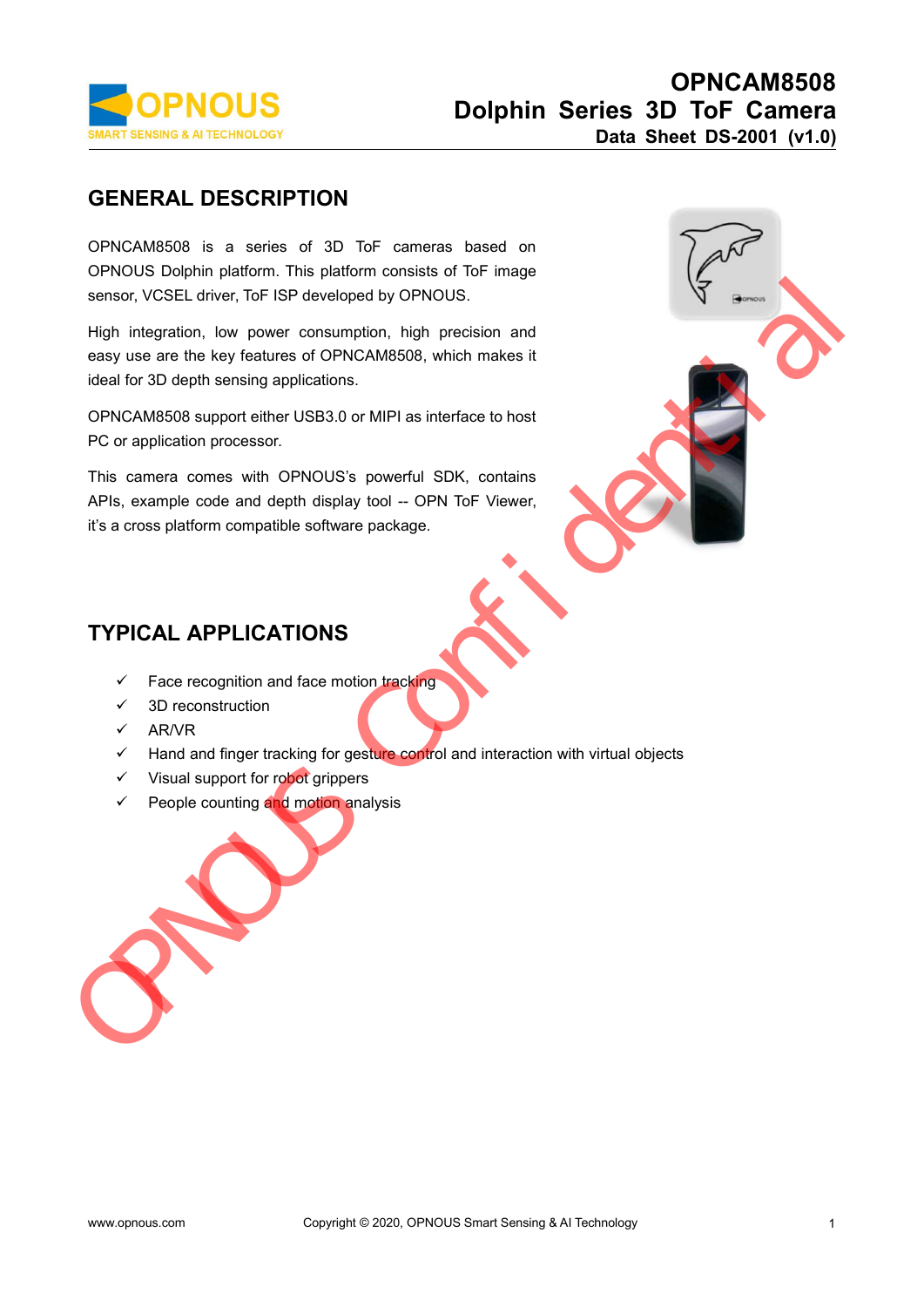

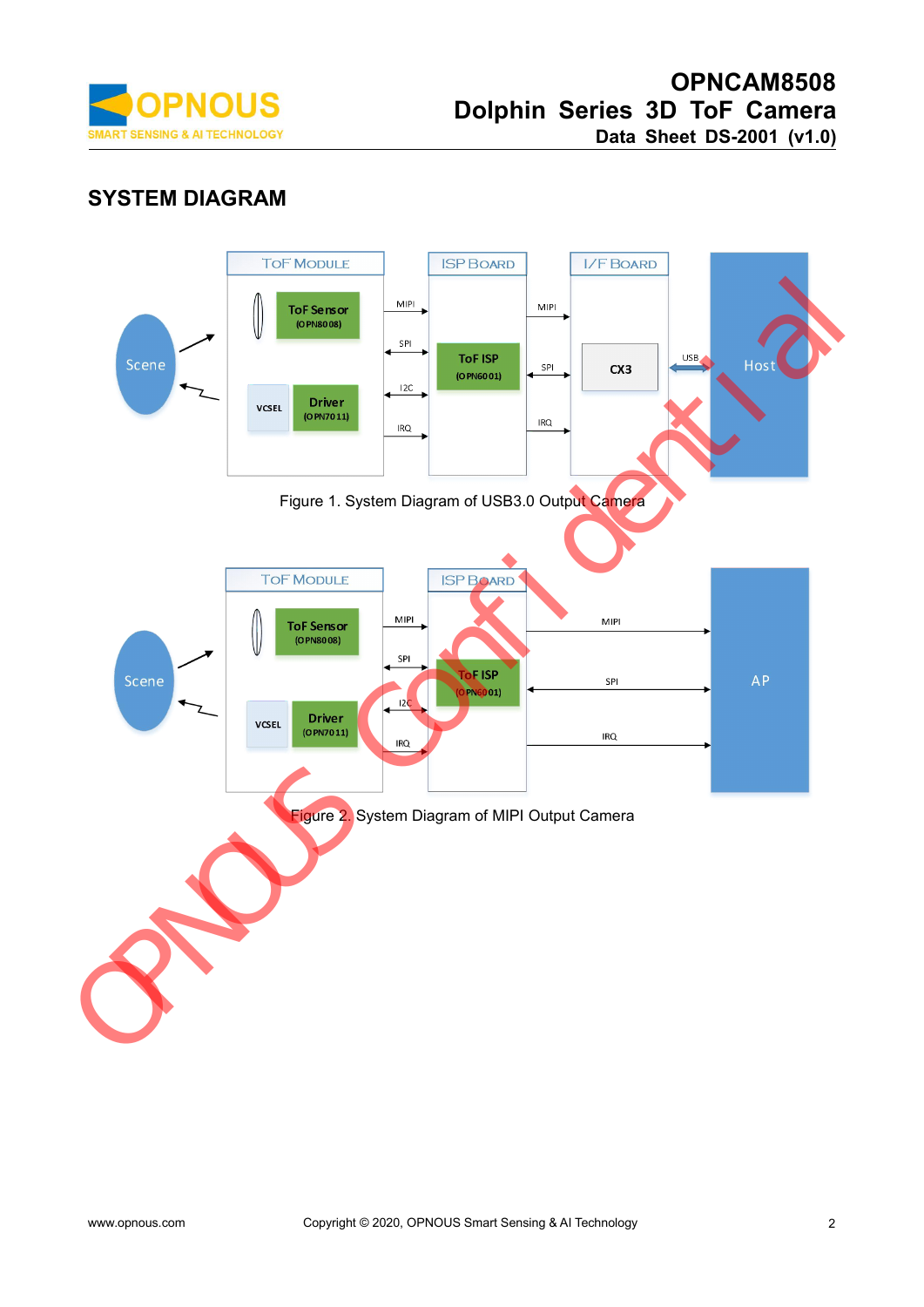

| <b>PNOUS</b><br>Dolphin Series 3D ToF Camera<br>Data Sheet DS-2001 (v1.0)<br><b>AI TECHNOLOGY</b><br><b>KEY SPECIFICATIONS</b> |                                                    |  |  |  |
|--------------------------------------------------------------------------------------------------------------------------------|----------------------------------------------------|--|--|--|
| <b>Parameter</b>                                                                                                               | <b>Description</b>                                 |  |  |  |
| Sensor                                                                                                                         | OPN8008D, global shutter                           |  |  |  |
| Resolution                                                                                                                     | 320 * 240                                          |  |  |  |
| Pixel size                                                                                                                     | 15um                                               |  |  |  |
| Sensor size                                                                                                                    | 1/3"                                               |  |  |  |
| Dimensions (L*W*H)                                                                                                             | 79.50mm * 23.20mm * 20.00mm/100mm * 54mm * 24.33mm |  |  |  |
| Frame rate                                                                                                                     | $5 - 60$ fps                                       |  |  |  |
| Measurement range                                                                                                              | $0.15 - 2.0m$                                      |  |  |  |
| <b>FOV</b>                                                                                                                     | $71.8^{\circ}$ (H) * 56.5°(V)                      |  |  |  |
| Distortion                                                                                                                     | < 2.5%                                             |  |  |  |
| Illumination                                                                                                                   | 940nm, 3W                                          |  |  |  |
| Power consumption                                                                                                              | 340mW. Typ 1                                       |  |  |  |
| Depth accuracy                                                                                                                 | $\epsilon$ =1% / $\epsilon$ =1cm <sup>2</sup>      |  |  |  |
| Interface                                                                                                                      | USB3.0/MIPI                                        |  |  |  |

- 
- 

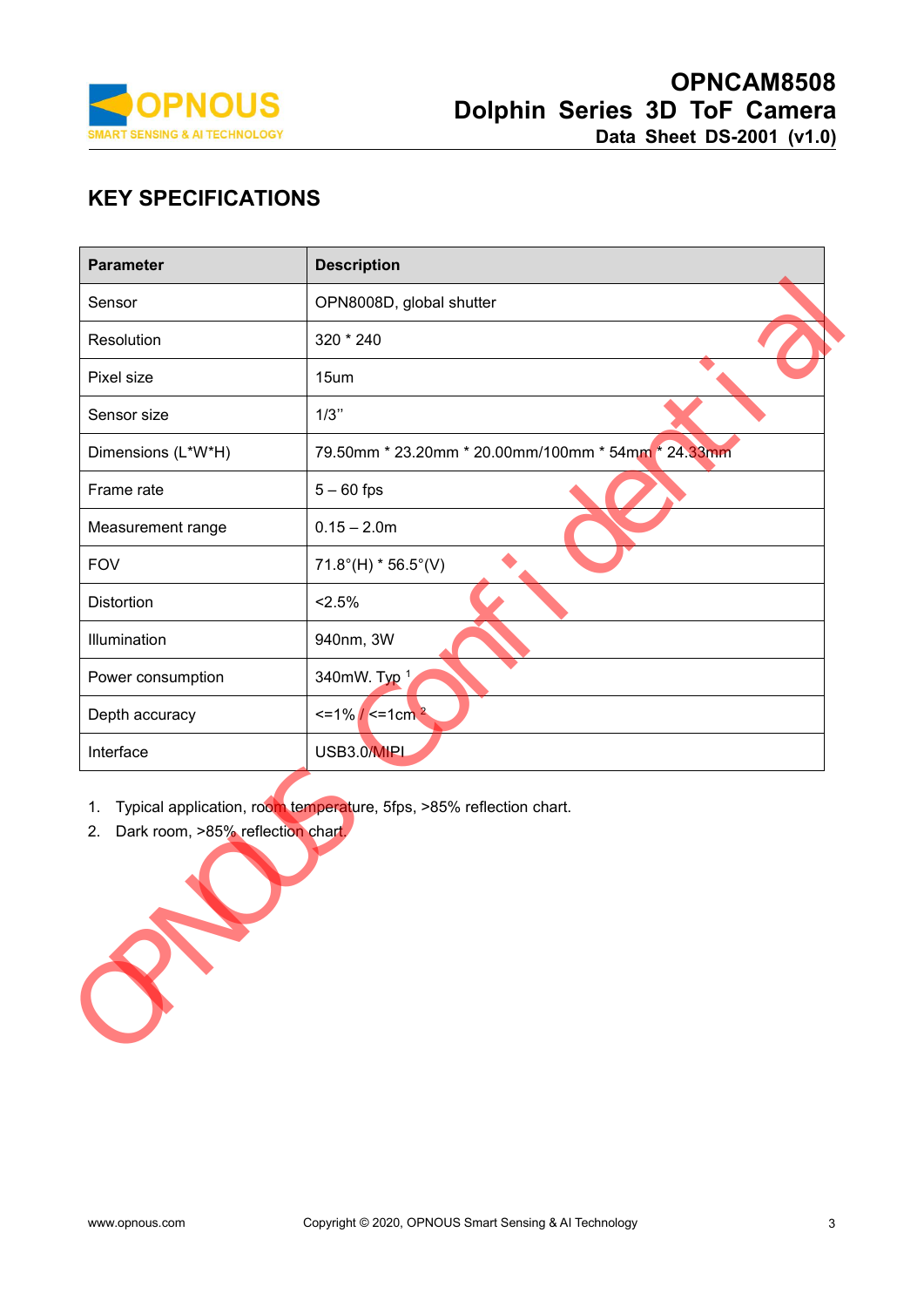

| <b>ORDERING INFORMATION</b><br><b>Part Number</b> | <b>Resolution</b> | Range          | <b>IR Filter</b> | FoV     | Interface      |
|---------------------------------------------------|-------------------|----------------|------------------|---------|----------------|
| OPNCAM8508C/197-1MA-<br><b>UA</b>                 | 320 x 240         | 1 <sub>m</sub> | 940nm            | 72 x 55 | <b>USB 3.0</b> |
| OPNCAM8508C/297-1MA-<br><b>UA</b>                 | 320 x 240         | 2m             | 940nm            | 72 x 55 | <b>USB 3.0</b> |
| OPNCAM8508C/197-1MA                               | 320 x 240         | 1 <sub>m</sub> | 940nm            | 72 x 55 | <b>MIPI</b>    |
| OPNCAM8508C/297-1MA                               | 320 x 240         | 2m             | 940nm            | 72 x 55 | <b>MIPI</b>    |
|                                                   |                   |                |                  |         |                |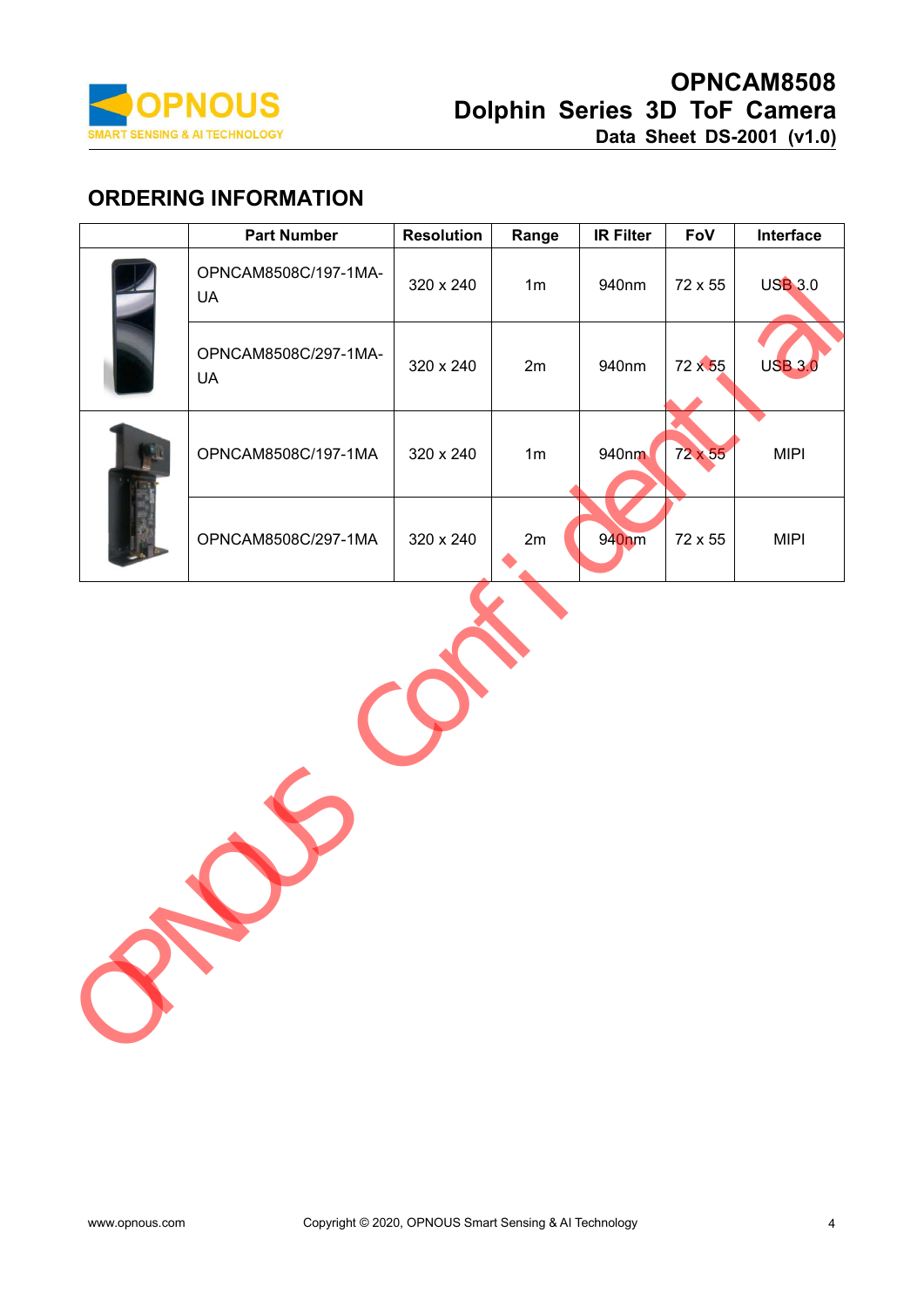

# **DIMENSIONS**